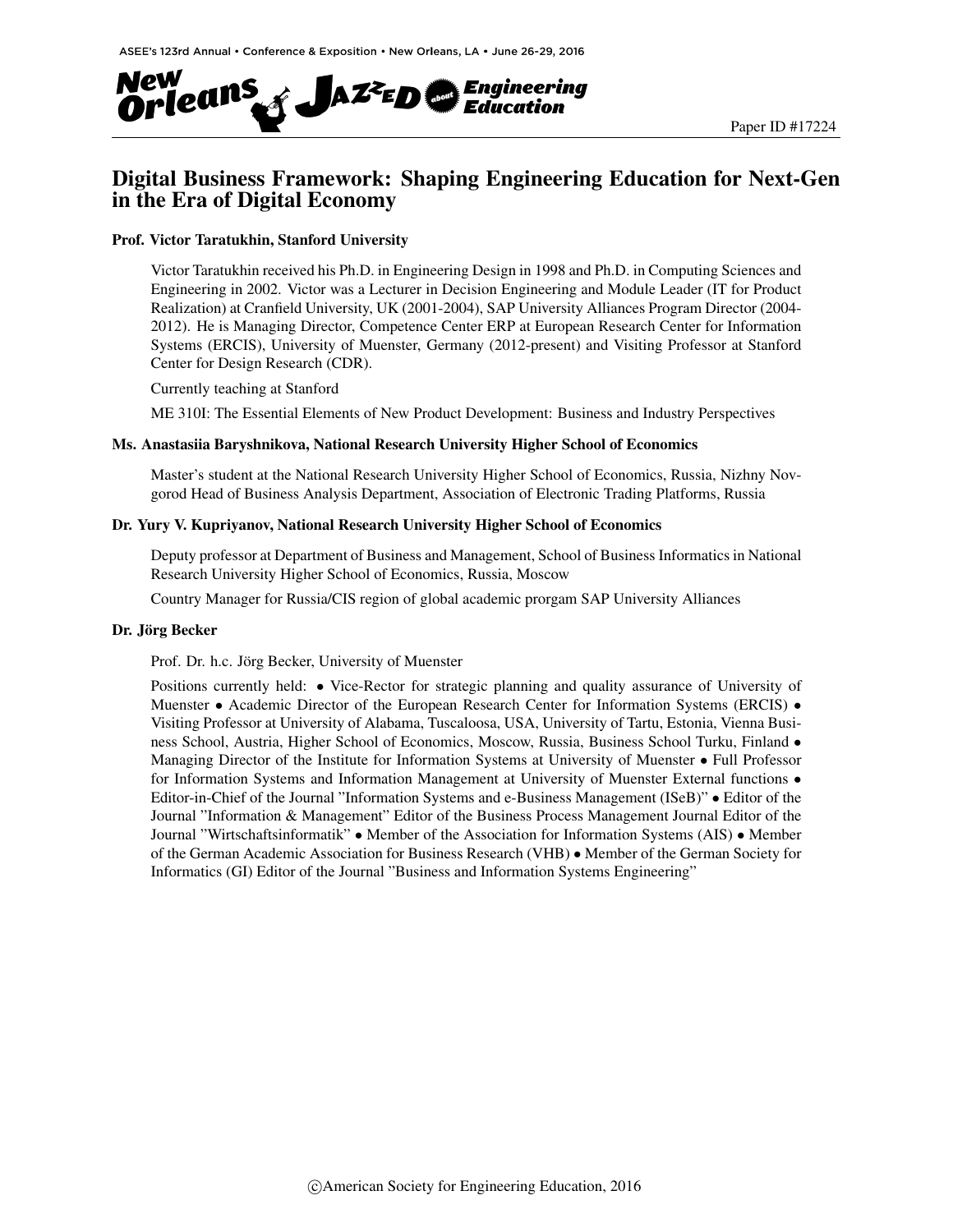# **Digital Business Framework: Shaping Engineering Education for the Next-**

# **Gen in the Era of Digital Economy**

**Prof. Dr. Dr. h.c. Dr. h.c. Jörg Becker, University of Muenster, becker@ercis.unimuenster.de Dr. Dr. Victor Taratukhin, University of Muenster, Stanford University, [vtara@stanford.edu](mailto:vtara@stanford.edu) Dr. Yury Kupriyanov, National Research University Higher School of Economics, SAP SE, [yury.kupriyanov@sap.com](mailto:yury.kupriyanov@sap.com) Anastasia Baryshnikova, National Research University Higher School of Economics, asbaryshnikova@gmail.com**

### **Abstract**

12 MSc and 6 PhD engineering students from six different universities were engaged in design thinking session and were offered to tackle a challenge of creating a communication channel effectively bridging international IT company, its industry partners and customers, and academia in the new paradigm of Digital Business Framework.

Key ideas generated by the participants of the Jam referred to creating a web-portal and mobile app that will support social-media type of communication between Industry and Academia. Suggested platform will allow businesses to deploy information about ongoing research projects, calls for participation for academia and in its turn could identify opportunities to join industry projects, position its areas of expertise and get better involved in understanding trends for educating future of workforce.

The framework describes herebelow the main steps towards stable, successful, long-term academia-industry cooperation. The framework is industry-oriented, meaning that the process is initiated by the enterprise partner.

### **Introduction**

Today the interaction process between business and academia is far from perfect while joint projects can bring a lot of benefits for both sides, especially, in IT industry. It is associated with a notable amount of obstacles when searching for partners and setting collaboration process. At the same time rapid digitalization of economy implies higher requirements to the effectives of communication between different bodies involved into driving innovation, competitiveness and growth. So it is necessary to develop Digital Business Framework which supports creating an effective communication channel bridging together companies and academia.

12 MSc and 6 PhD engineering students from 6 different universities were engaged in research of this problem and analysis of potential solutions for the international IT Company during a Design Thinking Jam. A Design Thinking Jam is a workshop where participants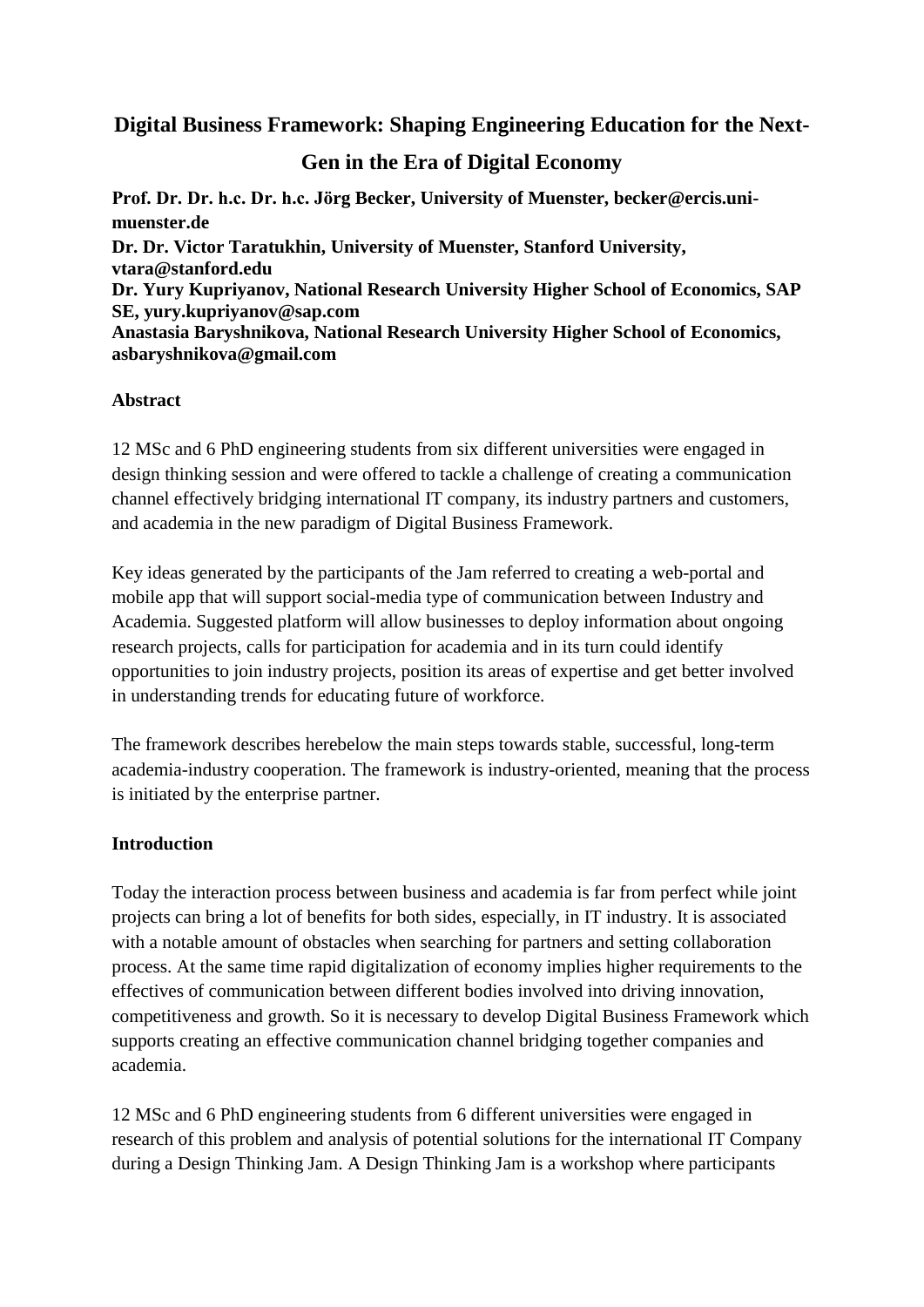collaborate and co-innovate with domain experts, generate creative ideas and develop concepts and prototypes of solutions in order to respond to real-world, user-centered design problem [3]. Such a non-trivial approach to problem-solving process enables to get not only an effective result but also to obtain a lot of advantages for both business and academia. For instance, companies have an opportunity to apply new prototyping technologies, leverage student talent for recruiting needs and develop company's HR-brand. As for universities, there is a chance for scholars to develop design and communication and project-management skills, get exposure of real-world design problems and showcase competencies to potential employers.



Fig. 1 Design Thinking Jam

## **Methodology**

During a Design Thinking Jam participants apply a respective problem-solving methodology called Design Thinking. Design Thinking is a methodology that aims at creating innovative ideas that solves customer- defined problems, and therefore takes into account the customer's needs and expectations throughout the whole product development cycle [6]. Namely, Design Thinking represents means of investigation that heavily relies on understanding how the result of design exercise will be used. While traditional development approaches such as the Waterfall Model follow a procedural approach of different sequential phases, Design Thinking allows jumping between the different phases and thus enables to deliver creative and user-centered solutions for a given problem in a structured fashion, thereby following six iterative stages (compare Fig. 2): (1) get an understanding of the problem; (2) observe users' behavior; (3) interpret the empirical observations; (4) generate ideas to solve the problem taking into consideration the actual user behavior; (5) built a prototype; and (6) test the prototype [2].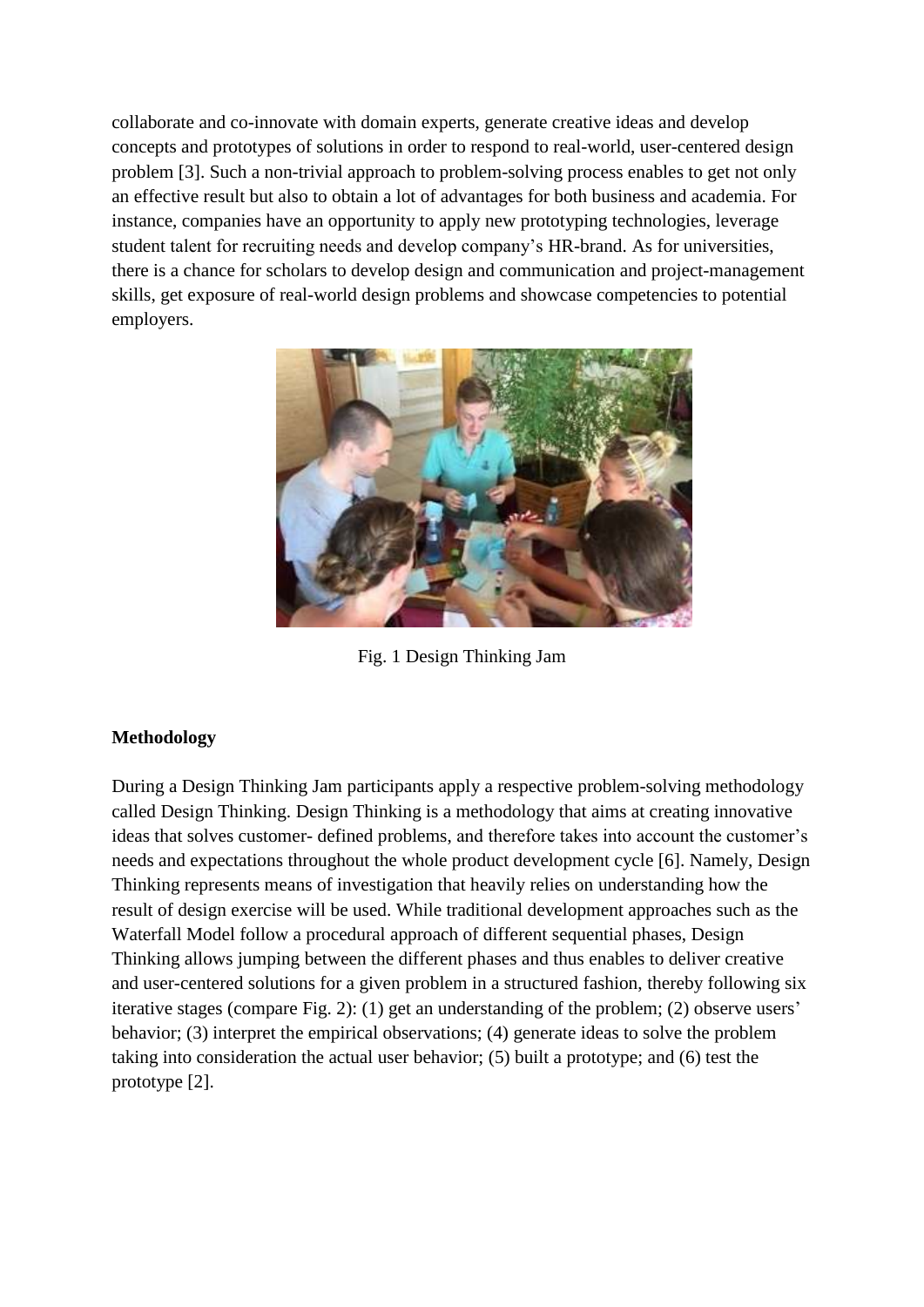

Fig. 2 The Six Design Thinking Phases

### **Research stages**

The first step of this approach is to get an initial understanding of the problem. During this stage students have analyzed current problems of the collaboration of business and academia. It has been identified that the basic challenge is an absence of open communication channels bridging together international IT company and academia that can be effective in conditions of the Era of Digital Economy.

Observation is the foundation of a human-centered design process. It involves viewing users and their behavior in the context of their lives and interviewing users in order to identify the right users to design and uncover needs that people have [9]. The fact is that interaction with people directly reveals a tremendous amount of ideas they have, about the way they think and the values they hold [5]. As a result of this stage basic needs of the main stakeholders, such as companies and universities (students, professors and administration) have been determined. From the effective collaboration with academia business expects the attraction of intellectual resources in the form of innovative ideas, finding valuable labor resources among talented students, opportunity to carry out various researches and others. For universities successful cooperation with business will enable them to get an experience of developing projects into real business cases, maintain the reputation of the university through partnerships with wellknown companies and draw attention of potential employers.

The main goals of the next stage are to develop a deep users' understanding and the design space and to come up with an actionable problem statement - point of view – that is, to interpret the empirical findings [10]. In order to interpret the results of many interviews with the company's representatives and professors students built a composite character profile for enterprise and universities that have helped to structure information.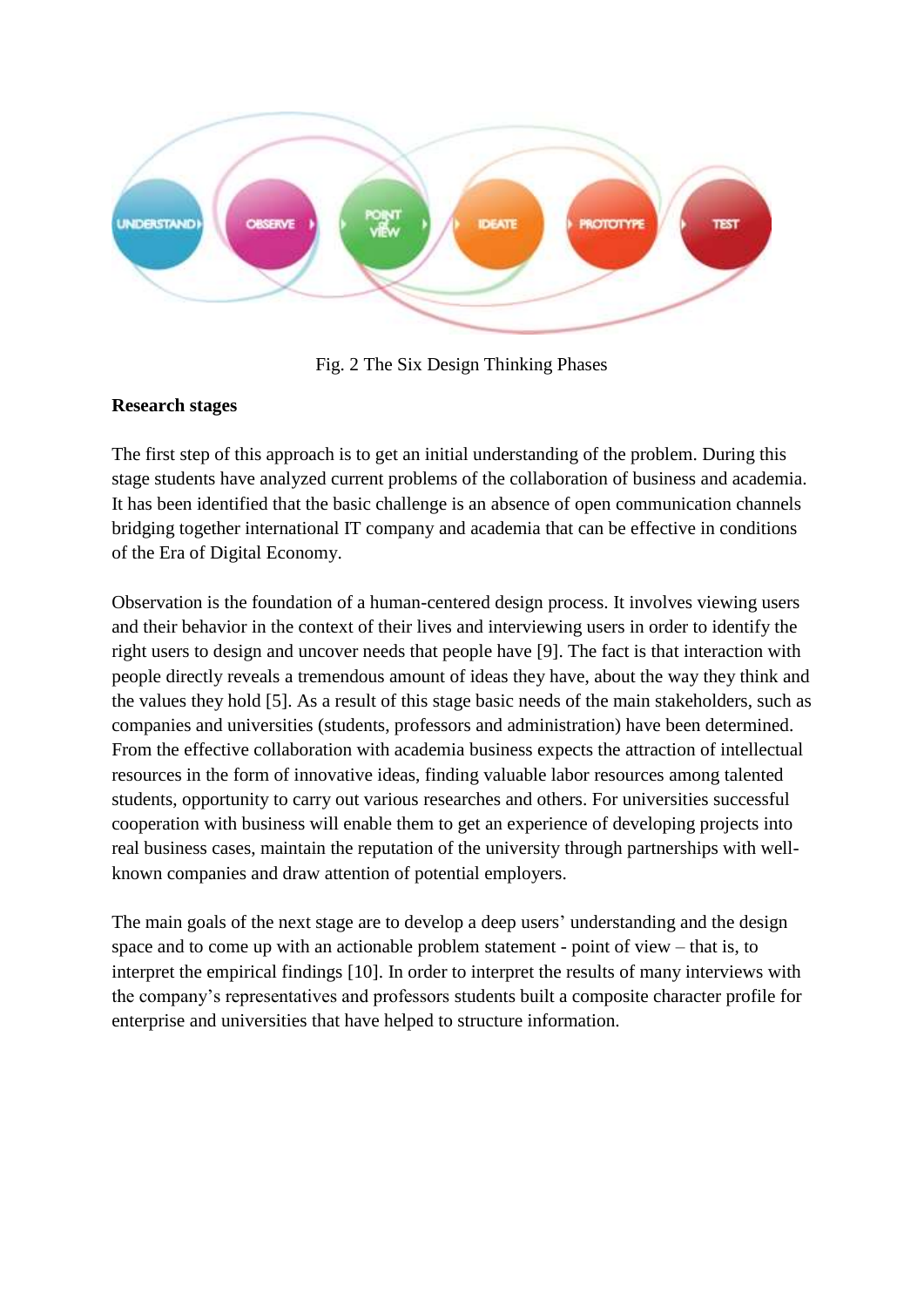

Fig. 3 Design Thinking Jam

Ideation is a step which focuses on the idea of generation in terms of concepts and outcomes [11]. The aim of ideation is to explore a wide solution space – both a large quantity of ideas and diversity among those ideas [7]. Moreover, it is important to follow the brainstorming rules [1]:

- One conversation at a time;
- Go for quantity;
- Use headlines:
- Encourage wild ideas;
- Be visual:
- Stay on topic;
- No criticizing.

As a result of ideation the solution concept was developed. The final solution was to create a web-portal and mobile application which will provide a social-media type of communication between Industry and Academia. This platform will allow businesses to deploy information about ongoing research projects, call for participation for academia and in its turn can identify opportunities to join industrial projects, position its areas of expertise and get better involvement into trends' understanding for educating future workforce.

Next step - prototyping is getting ideas and explorations out of head and into the physical world. A prototype can be anything that takes a physical form – be it a wall of post - it notes, a role -playing activity, a space, an object, an interface, a storyboard and others [12]. For prototyping of the social-media platform for academia and business an interface of main screens and use-case diagrams that illustrate basic functions of the solution have been used.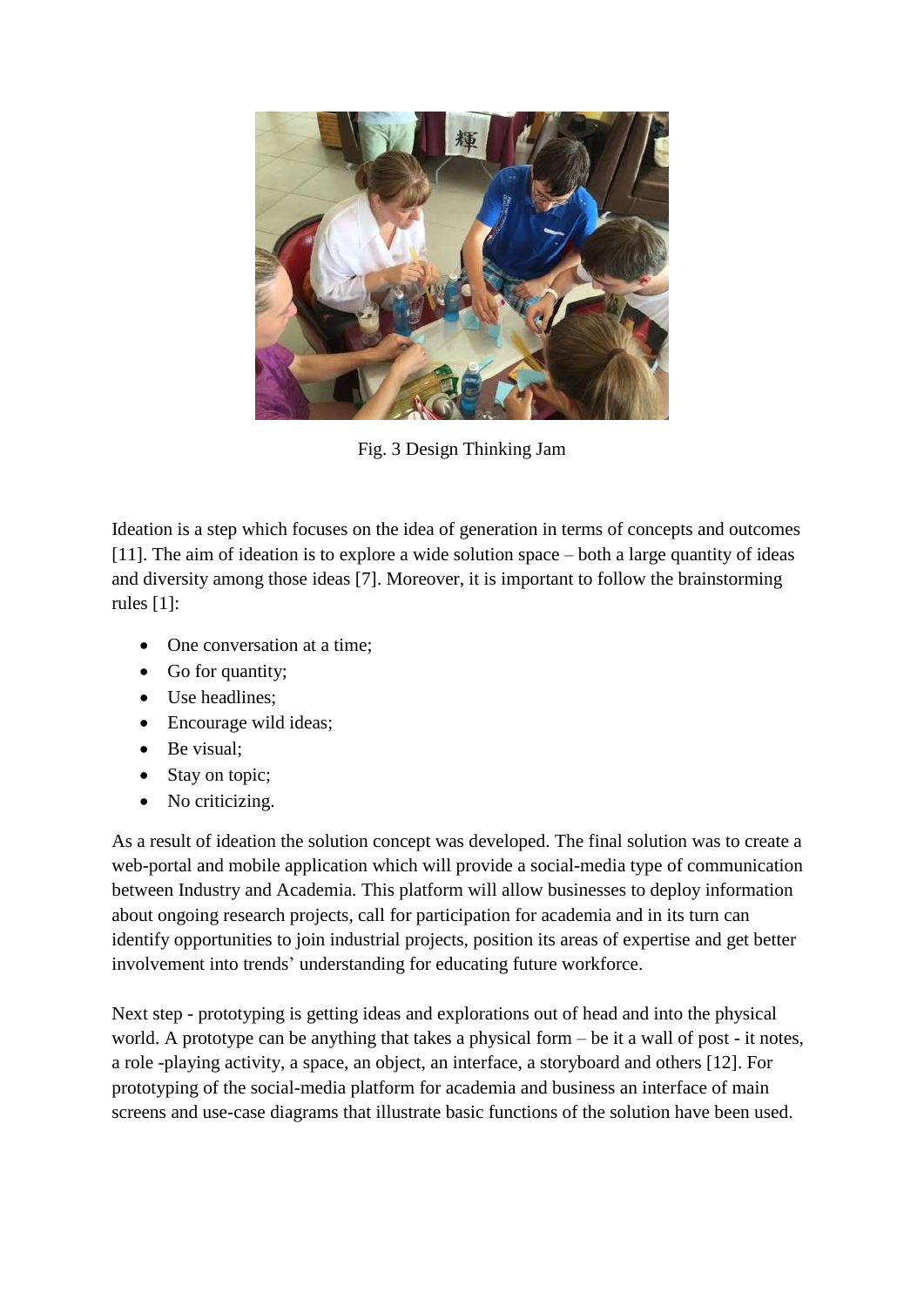Testing is the opportunity to refine solutions and learn more about users [4]. However, it is worth noticing that testing is an iterative process that initiates creating the next version of the prototype. The prototype of the business-academia platform concept has been showed and discussed with the stakeholders. The team of students has the positive feedback from them. So such type of the platform has the prospective for development and further implementation.

### **Conclusion**

Design and prototyping an effective communication channel enabling effective academiabusiness communication will allow shaping engineering education for next-gen thanks to huge opportunities for open experience and knowledge exchange with IT industry. Businesses in its turn will gain a more direct access to the academia research results thus shorting its innovation cycles. So this communication platform may become a core for Digital Business Framework fostering the innovation development of both business and academia.

The Design Thinking approach used in this research exercise showed its viability in boostering business-academia communications. Workshops of that type help to identify real problems and come up with feasible, creative and non-standard solutions thereof. Futhermore obtained within workshop skills ;of the essential business problems for companies, to obtain valuable experience of creative problem-solving process and opportunity to learn and apply new business technologies for students and to develop Digital Business Framework for both sides by innovative ideas, products and services.

#### **References**

- 1. Ahmed, S., Wallace, K. M., & Blessing, L. T. M. (2003). Understanding the differences between how novice and experienced designers approach design tasks. Research in Engineering Design, 14, 1–11.
- 2. Brown, T. 2008. "Design Thinking," Harvard Business Review, 84-92.
- 3. Brown, Tim, and Barry Kātz. Change by Design: How Design Thinking Transforms Organizations and Inspires Innovation. New York: Harper Business, 2009.
- 4. [Cross, Nigel.](https://en.wikipedia.org/wiki/Nigel_Cross) Design Thinking: Understanding How Designers Think and Work. Oxford UK and New York: Berg, 2011.
- 5. G Toye, MR Cutkosky, LJ Leifer. [SHARE: a methodology and environment for collaborative product](https://scholar.google.com/citations?view_op=view_citation&hl=en&user=4kn_m8IAAAAJ&citation_for_view=4kn_m8IAAAAJ:u-x6o8ySG0sC)  [development.](https://scholar.google.com/citations?view_op=view_citation&hl=en&user=4kn_m8IAAAAJ&citation_for_view=4kn_m8IAAAAJ:u-x6o8ySG0sC) International journal of intelligent and cooperative information systems, 1994, 3 (02), 129 -153.
- 6. HPI School of Design Thinking 2009. "The D-School Design Thinking Process".
- 7. Larry J Leifer. Engineering design thinking, teaching, and learning. CL Dym, AM Agogino, O Eris, DD Frey, LJ Leifer. Journal of Engineering Education, 2005, 94 (1), 103-120.